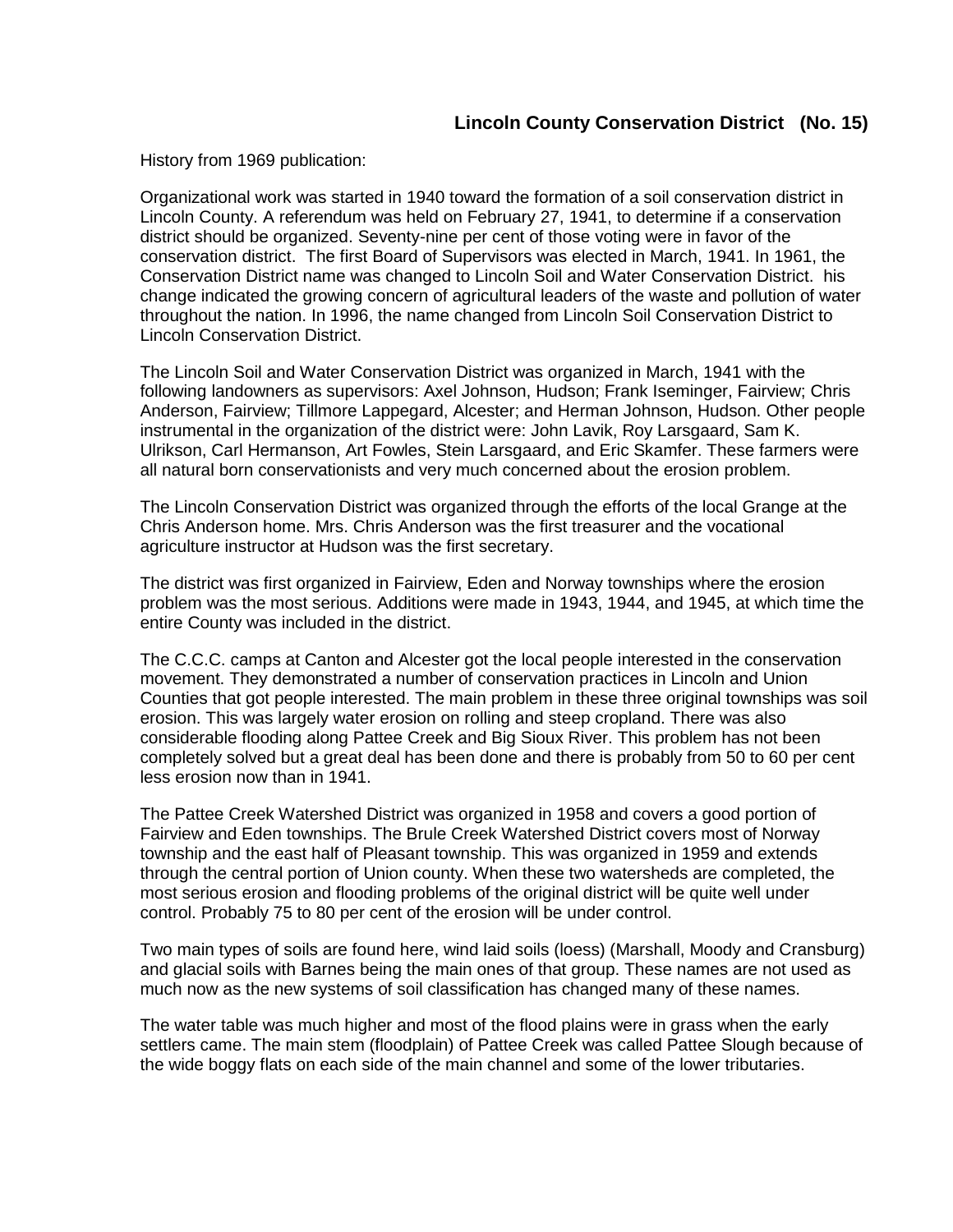The steeper slopes were also in grass but this has changed a great deal in the past fifteen years. The boggy flood plains have silted up to where they are being cropped and the demand for more crops to improve the economic situation for the farmer has caused many to plow up the steeper grassland and farm that also. The farming of some of the steeper slopes has created a serious erosion problem that would not have existed if they had been kept in grassland. However, these are all loess soils and if a terracing system is established, they can be farmed safely and with high production.

The change from 160 acre farm units to much larger ones affects the social and economic conditions. The larger units increased income of many farmers, but at the same time it has changed community social activities. Many rural schools have closed and many rural churches are being affected. This naturally affects social life in these areas.

A minority group has been opposed to the formation of the soil conservation district, as well as to the watershed districts. This group was very small but had some influence in most instances. They were people who were not good conservationists and could not seem to realize how serious this problem might be to future generations.

In 1964 the charter was amended to include all townships in the County.

The complete soil survey of the County, with its publication, has been scheduled, dependent on the availability of a soil scientist to do the job. This is a very important activity that should be completed as soon as possible.

The Conservation District has completed. twenty-four years of service to Lincoln County farms and has printed 5,000 copies of a Long-Range Program to celebrate this milestone. This publication has been sent all over the United States and to foreign countries upon request from interested people who saw copies at the National and State Association meeting.

The USDA-Soil Conservation Service staffed Lincoln Conservation District with technicians since August of 1941. Lloyd Haisch was the first Work Unit Conservationist, and he held this position until 1965 when he transferred to Lake Andes, South Dakota.

Kenneth Ostroot, county agent, came to Lincoln County about 1947. He was a big help to the Conservation District as their secretary for about ten years, providing the supervisors with valuable suggestions and recommendations. Mr. W. R. Bryant, vocational agriculture instructor at Canton, was also secretary for about ten years and his assistance was very valuable.

The 1966 board of supervisors had been on the board for a period of eighteen to twenty-three years. They were: Sam K. Ulrikson, Canton, chair; Tillman Nelson, Beresford, vice chair; Roy Larsgaard, Fairview, treasurer; Oliver Anderson, Hudson; and Joe Welter, Harrisburg.

The 1969 board was composed of: Tillman Nelson, Beresford, chair; Oliver Anderson, Hudson, vice chair; Roy Larsgaard, Fairview, treasurer; Sam K. Ulrickson, Canton; John Froslie, Canton; Mrs. Lavonne Nelson, Canton, secretary; and Joe Welter, Harrisburg, assistant supervisor.

Updated information provided in 2012:

The Lincoln Conservation District covers the entire area of Lincoln County, which is 368,640 acres. There are approximately 1,000 operators and 2,300 farms within the Conservation District. The majority of these units are cash grain, growing corn and soybeans. Some diversified farms also have dairy cattle, beef cattle, hogs and sheep. The land use of the